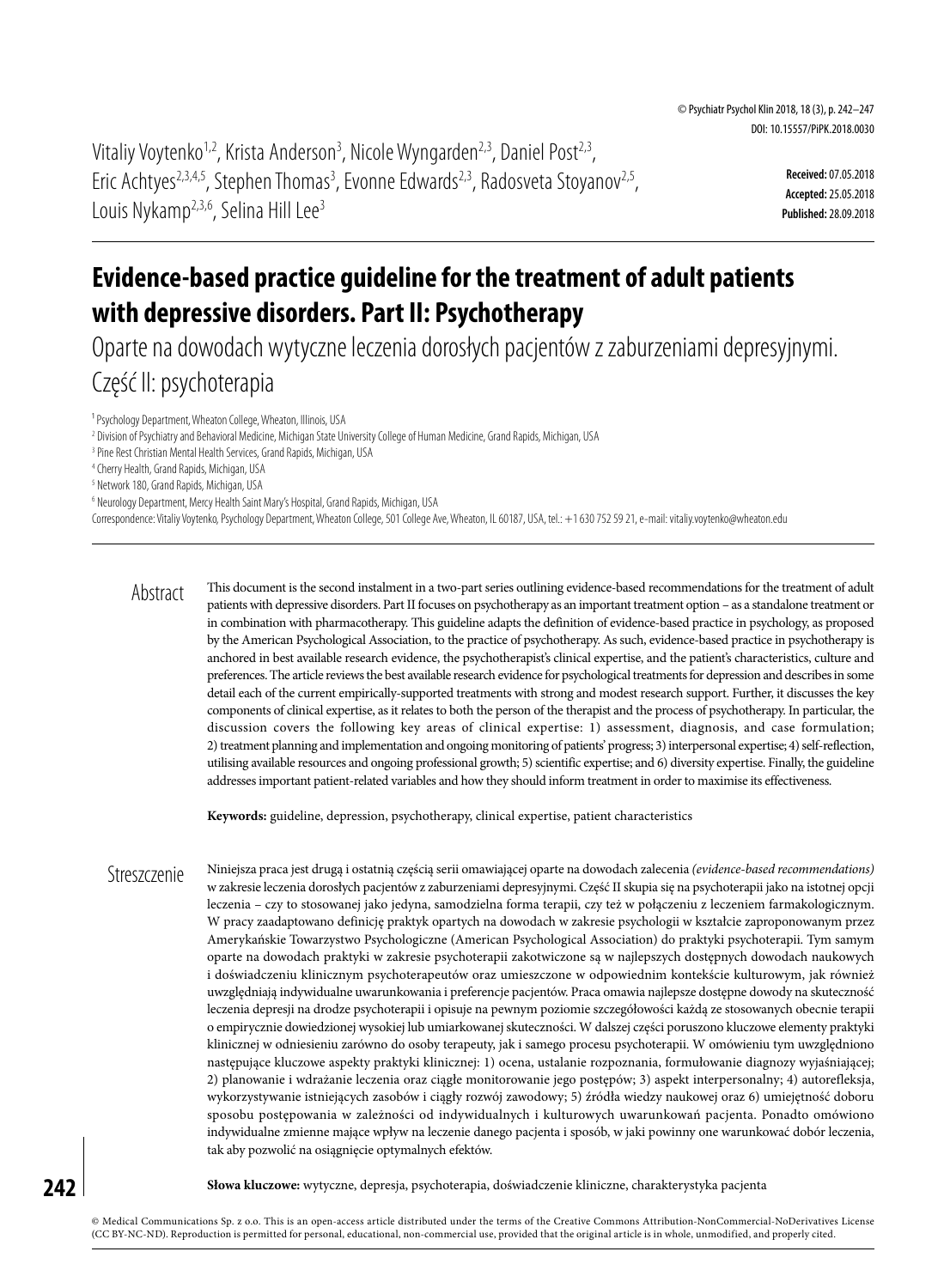#### **INTRODUCTION**

The present English-language version of this two-part guideline is published in parallel with a Ukrainianlanguage version appearing in the official peer-reviewed journal of the Ukrainian Psychiatric Association (Voytenko et al. 2018b, 2018a). As briefly discussed in Part I (Psychiatric management) of this guideline, psychotherapy is an important option in the treatment of depressive disorders at every level of severity, either in combination with medication (in moderate to severe depression) or as a monotherapy (in mild to moderate depression). Research on the effects of psychological interventions indicates that psychotherapy is generally safe and effective in various patient populations, including children, adolescents, adults, and older adults. The effects of psychotherapy are often more enduring than the effects of psychopharmacological treatment. Literature also demonstrates that psychotherapy may decrease the overall medical costs and increase patient productivity and life satisfaction.

Part II of this guideline is adapted from the American Psychological Association's Report of the 2005 Presidential Task Force on Evidence-Based Practice (APA PTFEBP) (American Psychological Association, 2005) and applied to the practice of psychotherapy. Borrowing from APA PTFEBP, evidence-based practice in psychotherapy (EBPP) could be broadly defined as "the integration of the best available research with clinical expertise in the context of patient characteristics, culture and preferences" (p. 5) (American Psychological Association, 2005). EBPP, therefore, could be conceptualised as a "three-legged stool," where the "legs" are 1) best available research evidence, 2) clinical expertise, and 3) patient characteristics, culture and preferences. Rather than focusing solely on *psychotherapies* that have shown to be effective for the treatment of adult patients with depression in clinical trials (i.e. best available research evidence), we have chosen to include relevant considerations around *the person of the therapist* (i.e. clinical expertise), and *the person of the patient* (i.e. patient's characteristics and preferences) in this guideline for a more comprehensive overview.

#### **BEST AVAILABLE RESEARCH EVIDENCE**

A number of different research designs can be used to provide evidence for the effectiveness of a psychotherapeutic intervention, including, but not limited to, clinical observation, qualitative research, systematic case studies, randomised controlled trials and meta-analysis. Randomised controlled trials (RCTs) have become the standard for assessing efficacy of psychotherapeutic interventions, paralleling the example of pharmacological research, and are the most widely-used type of evidence. The advantages of this approach include minimising potential biases, reducing the impact of confounding variables, and allowing for causal inferences to be drawn between treatments and outcomes. However, this approach presents limitations in the context of *psychotherapy* research because the application of a specific psychotherapeutic framework cannot be equated to the administration of a "pure" pharmacological agent, even with manualised psychotherapies. Evidence-based practice requires that the clinician consider the strengths and limitations of varied types of research. Psychotherapeutic interventions that have not been tested systematically should not be assumed to be either effective or ineffective.

Division 12 (Society of Clinical Psychology) of the American Psychological Association has created a website (www.psychologicaltreatments.org) that provides a periodically-updated list of psychological treatments that have been shown to be effective to treat specific mental disorders. The treatments included are separated into two categories by the robustness of available research evidence: *strong research support* and *modest research support.* The current list of empirically-supported treatments (ESTs) with corresponding levels of research support is shown in Tab. 1. A brief description of each of the treatments is provided below.

**Behavioural activation (BA)** (Hopko et al., 2003) is considered an EST for depression with strong research support. BA assumes depression persists because a person with depression withdraws from his or her environment, which

| <b>Empirically supported treatments for adults with depression</b> |                         |
|--------------------------------------------------------------------|-------------------------|
| Behaviour therapy/behavioural activation                           | Strong research support |
| Cognitive therapy                                                  | Strong research support |
| Cognitive behavioural analysis system of psychotherapy             | Strong research support |
| Interpersonal therapy                                              | Strong research support |
| Problem-solving therapy                                            | Strong research support |
| Self-management/self-control therapy                               | Strong research support |
| Acceptance and commitment therapy                                  | Modest research support |
| Behavioural couples therapy                                        | Modest research support |
| Emotion-focused therapy (process-experiential)                     | Modest research support |
| Rational emotive behavioural therapy                               | Modest research support |
| Reminiscence/life review therapy                                   | Modest research support |
| Self-system therapy                                                | Modest research support |
| Short-term psychodynamic therapy                                   | Modest research support |

*Tab. 1. Empirically supported treatment for adults with depression*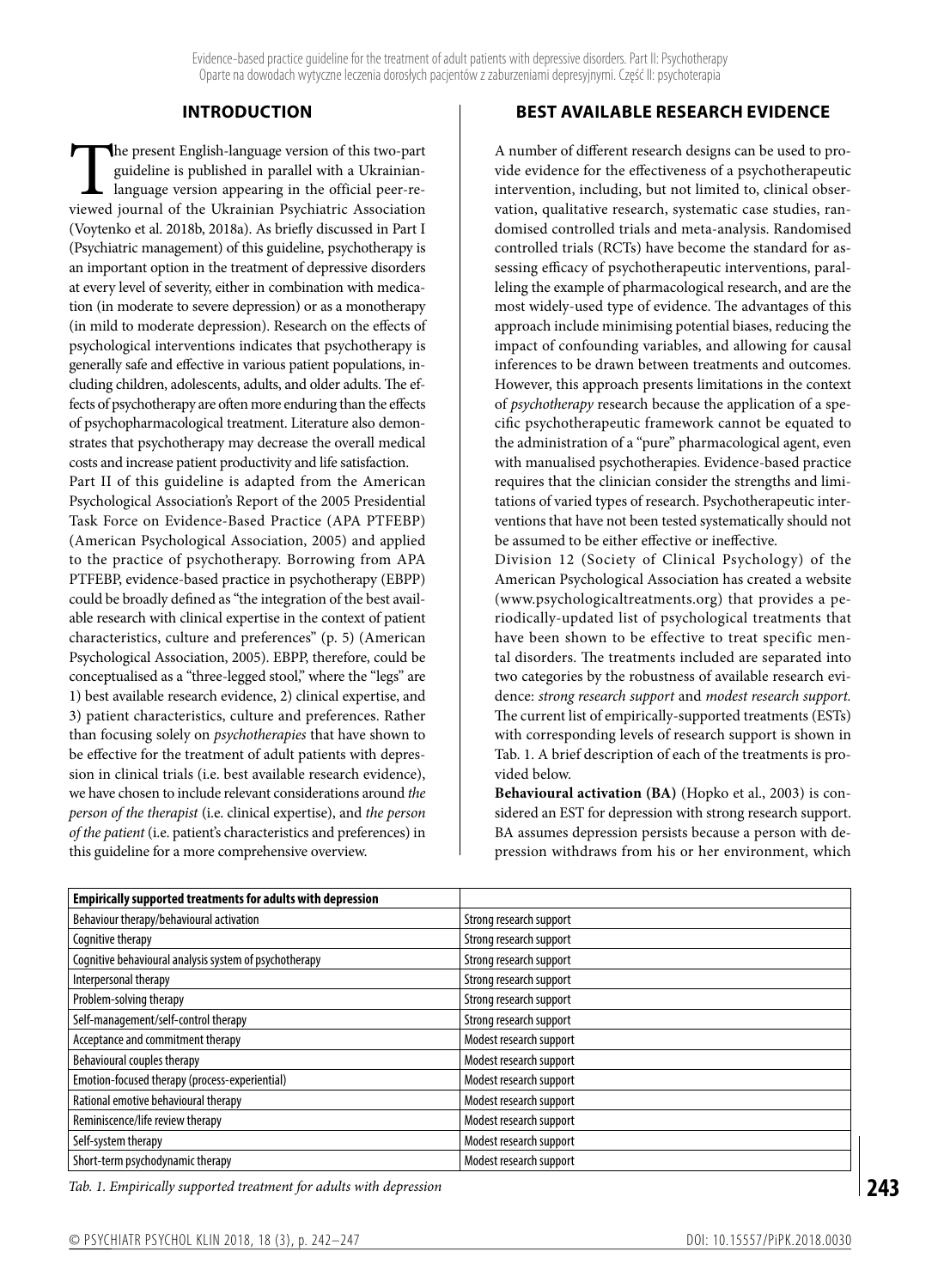decreases the reinforcement available for non-depressed behaviour. The goal of treatment is to increase exposure to positive reinforcement of non-depressed behaviour (e.g., pleasant and/or productive experiences and social activities). Treatment can range from eight to 24 sessions and requires the patient to complete homework between each session.

**Cognitive therapy (CT)** (Beck, 1995) is another EST with strong research support. Aaron Beck is credited for developing CT in the 1960s. In his theory it is assumed that depression develops and persists because a person has a negative view of himself/herself, the world, and his or her future. According to CT, people with depression often believe they are unlovable, helpless, and worthless. The goal of CT is to teach the patient to identify, evaluate, and change maladaptive thoughts and beliefs so that their cognitions are more accurate and adaptive. Treatment often lasts from eight to 16 sessions and can include "booster sessions" for up to a year for relapse prevention.

**Cognitive behavioural analysis system of psychotherapy (CBASP)** (Arnow, 2005) is a treatment that was developed specifically for chronic depression. This treatment model draws from the work of developmental psychologist Jean Piaget and assumes that people with chronic depression have deficits in the areas of social problem solving, affect regulation, and communication. A main component of CBASP is conducting a situational analysis (SA) which assists a person in modifying maladaptive thoughts and behaviours, increasing awareness of the consequences of one's thoughts and behaviours, and to change patterns that maintain depression. CBASP can last up to 32 sessions.

**Interpersonal therapy (IPT)** (Weissman, 2006) is based on the premise that a change in the social environment of a person is often what causes depression to start and persist. The aim of treatment is to address interpersonal deficits, resolve grief, process through life transitions successfully, and to resolve interpersonal disputes. IPT assumes that improved relationship patterns will decrease depressive symptoms over time. Treatment is typically 12 to 16 sessions (Weissman, 2006).

**Problem-solving therapy (PST)** (Bell and D'Zurilla, 2009) is a therapy approach that attempts to reduce symptoms of depression by increasing a person's ability to solve current problems in his or her life. The therapy involves teaching a person to identify a problem, identify possible solutions, select the most promising solution, develop and implement an action plan, and then assess how effective the problem-solving attempt was. Treatment is typically eight to 16 sessions.

**Self-management/self-control therapy** (Rehm, 1977) for depression was developed in the 1970s by Lynn Rehm and was modelled after Frederick Kanfer's model of self-control. This approach to treatment assumes depression is caused by deficits in the areas of self-monitoring, self-evaluation, and self-reinforcement. Treatment involves didactic presentations and other instructional exercises to teach the skills needed to improve these areas. The person is expected to

complete homework assignments that involve practicing the skills they have learned between sessions. Treatment typically lasts around ten sessions.

**Acceptance and commitment therapy (ACT)** (Hayes et al., 2004) is a treatment modality that emerged from the tradition of behavioural analysis that uses acceptance and mindfulness techniques to move to a posture of openness to and restructuring of psychological experience. It is theorised that psychopathology comes from psychological inflexibility and as such, movements toward flexibility have the potential for rapid symptom improvement. Commitment and behaviour change strategies offer the individual the opportunity to change or persist in behaviours in a more congruent way with their values. Treatment typically lasts around 12 sessions.

**Behavioural couples therapy (BCT)** (Fischer and Fink, 2014) is a treatment theoretically rooted in the social learning theory, behaviour analysis, and uses operant conditioning principles. It is designed for couples with relationship distress and one depressed partner. It uses behavioural interventions that focus on negative exchanges between partners, communication, conflict reduction, and problem solving. It is broadly designed to decrease depression in the impacted individual and also improve relationship functioning. BCT typically includes 12–20 sessions.

**Emotion-focused therapy (EFT)** (Greenberg and Watson, 2006) builds on Leslie Greenberg's general process-experiential approach that was designed to help patients identify, utilise, and process emotions. Depression is thought to stem from poor processing of emotion and as such relief is gained through healthier experience and response to emotions. EFT typically includes three specific phases of treatment, i.e. emotion awareness, emotion regulation, and emotion utilisation. Through this, individuals become more in touch with and open to their emotional experience and learn to regulate them better or generate more adaptive alternatives. Treatment typically lasts 16–20 sessions.

**Rational emotive behavioural therapy (REBT)** (DiGiuseppe et al., 2002) is a form of cognitive behavioural therapy developed by Albert Ellis. It is a present-focused, directive, shortterm therapy modality. In REBT the therapist works with his or her clients to help them make changes in their maladaptive cognitions and core beliefs that contribute directly to emotional and behavioural difficulties.

**Life review/reminiscence therapy** (Korte et al., 2012; Serrano et al., 2004). This therapy modality is designed for older adults with depression and is based theoretically on Eric Erikson's life stage theory and seeks to establish ego integrity. The therapist acts as a coach and guide as the individual reconstructs the story of their life examining both positive and negative memories while gaining perspective, acceptance of self, and conflict resolution. Goals include decreasing depression, increasing self-care, and coping with transition, loss and crisis, and ultimately finding meaning in this stage of life. This treatment typically lasts 4–12 sessions.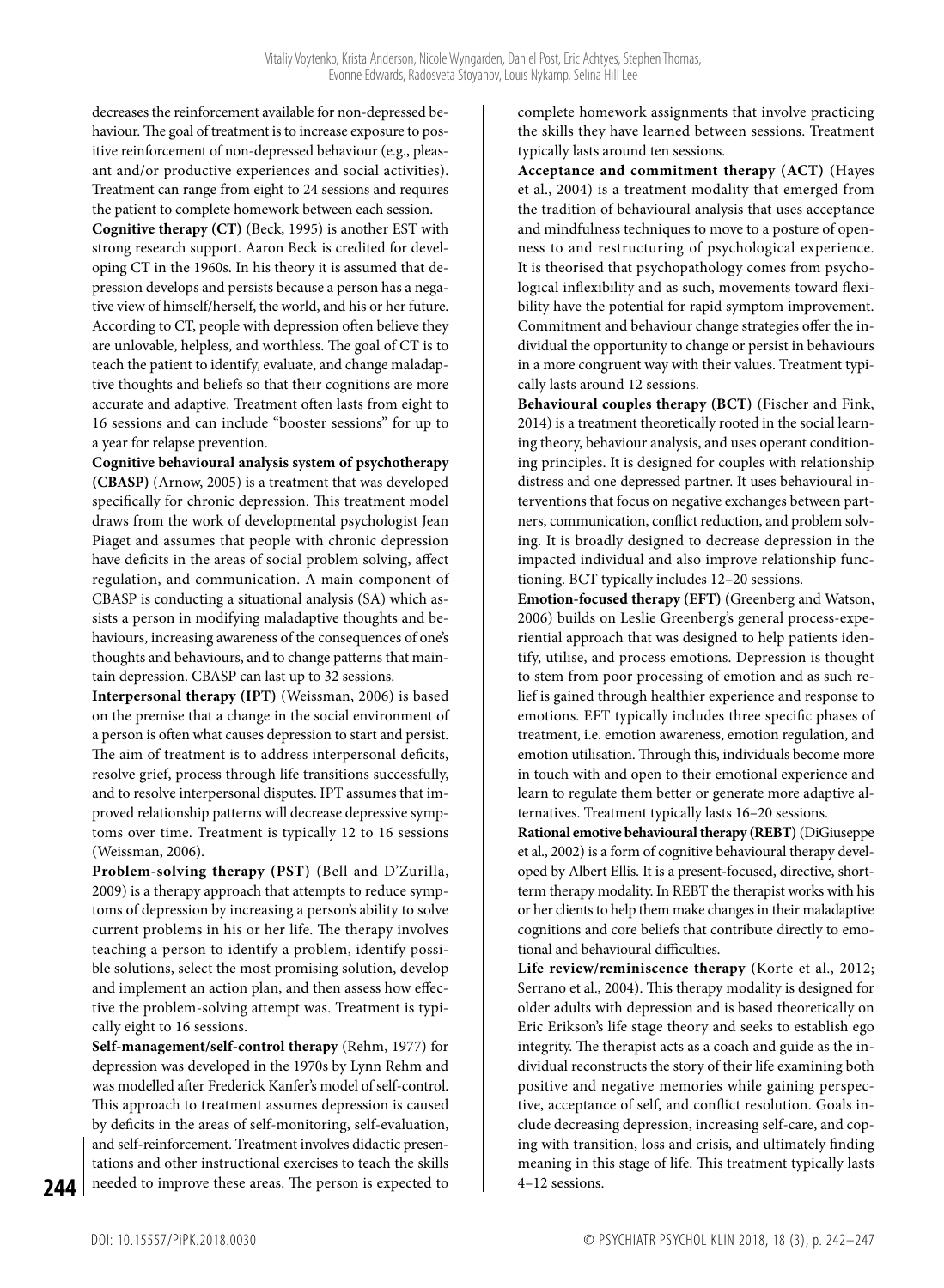**Self-system therapy (SST)** (Vieth et al., 2003) is a brief, structured psychotherapy for the treatment of depression in individuals who struggle primarily with self-regulation. Depression is conceptualised as a failure of motivation and goal pursuit due to chronic failures. SST combines techniques from other empirically validated therapeutic interventions, such as behavioural activation, cognitive and interpersonal therapies. The ultimate goal is to shift to more realistic goals and effective means of pursuing and attaining them. This treatment generally lasts 20–25 sessions.

**Short-term psychodynamic therapy** – this short-term modality broadly focuses on increasing the individual's awareness of dysfunctional patterns and relational themes related to depression. While there are numerous psychodynamic approaches that have been studied, many involve increasing the awareness of the how past experiences influence the present, affect and emotional expression, avoidance, facilitation of insight, the therapeutic relationship, and identification of core relational themes. This time-limited therapy typically lasts 16–20 sessions.

# **CLINICAL EXPERTISE**

The APA PTFEBP defines "clinical expertise" as "competence attained by [clinicians] through education, training, and experience resulting in effective practice [and] is not meant to refer to extraordinary performance that might characterise an elite group (e.g., the top two percent) of clinicians" (p. 9) (American Psychological Association, 2005). Clinical expertise guides the integration of best available research evidence with specific patient characteristics and preferences to produce a personalised treatment that would lead to the best possible outcomes.

There is strong evidence to support a positive correlation between the level of expertise of the individual clinician and patient outcomes. Therefore, clinical expertise (above and beyond the EST of choice) should be viewed as a way of improving patient outcomes. The widely-agreed-upon areas of competence that comprise clinical expertise are as follows:

- 1. assessment, diagnosis, and case formulation;
- 2. treatment planning and implementation, ongoing monitoring of patients' progress;
- 3. interpersonal expertise;
- 4. self-reflection and utilising available resources, ongoing professional growth;
- 5. scientific expertise;
- 6. diversity expertise.

# **Assessment, diagnosis, and case formulation**

The psychotherapist should conduct a thorough assessment of patient pathology and relevant strengths, which will inform an accurate diagnostic judgment. The clinician should develop a clear case formulation that is informed by an established psychological theory. For more detail on assessment and diagnosis, see Patient management section in Part I: Psychiatric management or this guideline.

# **Treatment planning and implementation, ongoing monitoring of the patient's progress**

Treatment planning should be informed by the patient's case formulation. In other words, the clinician should always have a coherent rationale for the treatment strategy utilised. The choice of treatment strategy should also be informed by research evidence on the effectiveness of the particular approach. Treatment planning includes identifying the patient's specific problem areas and setting measurable and achievable goals and objectives for treatment that are in line with the patient's preferences and available resources. In order to achieve this, the clinician should develop the treatment plan in collaboration with the patient. Treatment implementation involves a process of ongoing fine-tuning of the treatment strategy based on the patient's feedback (communicated overtly or covertly).

Patient progress should be monitored on an ongoing basis (which may include the use of outcome measures, such as the 9-item Patient Health Questionnaire – PHQ-9) (Kroenke et al., 2001) or 7-item Generalized Anxiety Disorder scale (GAD-7) (Spitzer et al., 2006). If there is not sufficient progress, the clinician should evaluate possible obstacles to the implementation of the treatment plan and assess for possible rupture in the therapeutic alliance. The treatment strategy may need to be adjusted accordingly. In cases where insufficient progress persists, the diagnosis and case formulation may need to be revised.

#### **Interpersonal expertise**

At its core, psychotherapy is an interpersonal relationship between the therapist and the patient. Both the interpersonal skill of the therapist and the quality of fit between the therapist and the patient impact treatment outcomes. Interpersonal expertise encompasses establishing therapeutic alliance, instilling hope, and responding empathically to the patient's concerns. One critical element of interpersonal expertise is the ability to create a safe and supporting therapeutic environment, where the patient's maladaptive behaviours or cognitions can be effectively disclosed and challenged. The expert therapist is able to be flexible in how he or she relates to patients from a variety of backgrounds and interpersonal styles so that openness, exploration and change are fostered.

# **Self-reflection and utilising available resources, ongoing professional growth**

**245** treatment strategies accordingly. The expert therapist is also Continued self-reflection on the person and practices of the therapist (e.g., one's affective experience, case formulation and hypotheses, ethics framework, knowledge base and skill set) is essential to clinical expertise. This self-reflection should prompt the therapist to reformulate case conceptualisations when deemed inaccurate/incomplete and enhance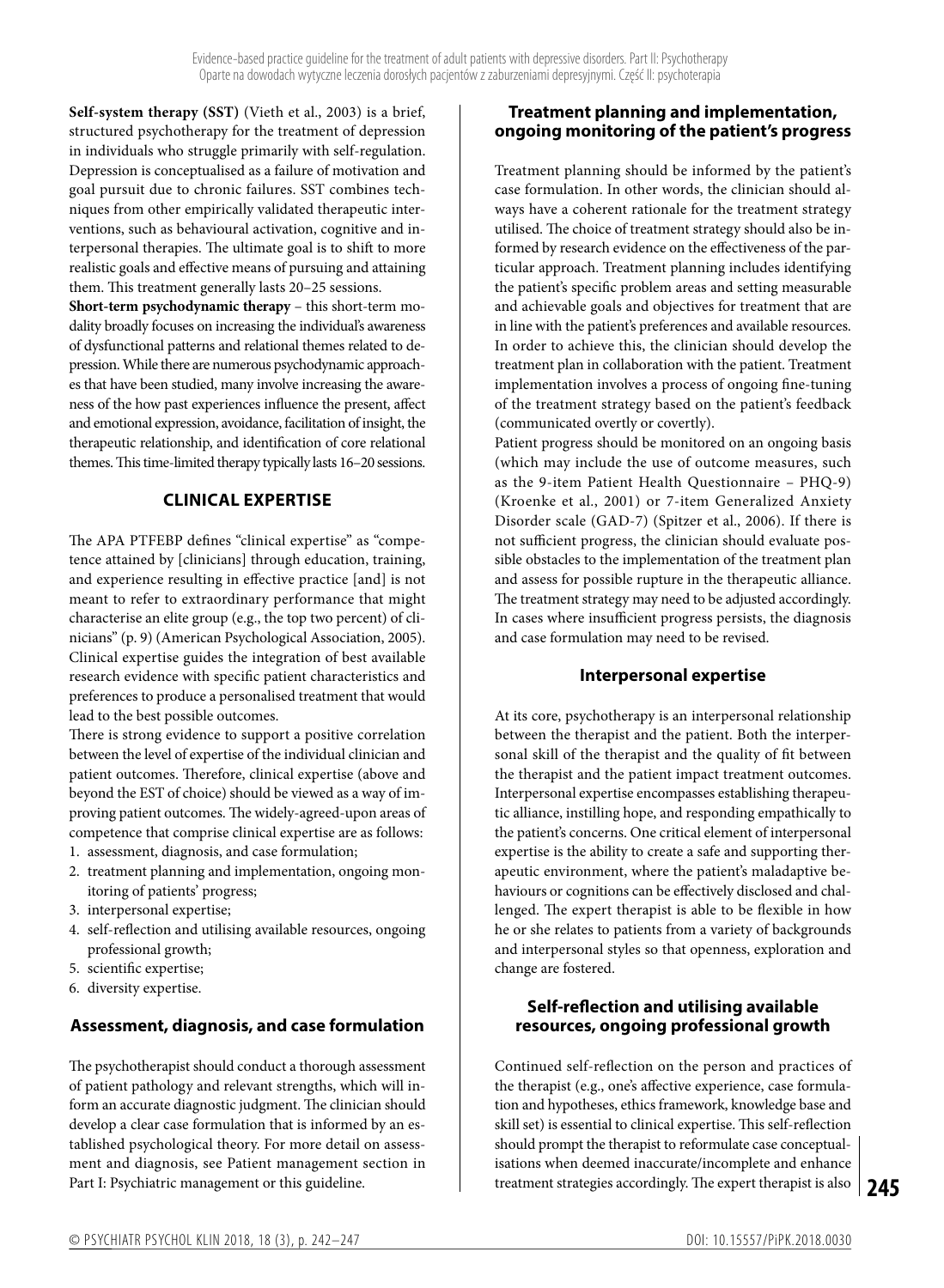mindful of personal biases which could impact his or her clinical judgment/intuition. In addition, the therapist effectively maintains professional boundaries in the therapeutic relationship and, when appropriate, seeks out consultation or supervision in situations involving boundary crossing. The therapist should actively seek out new knowledge and skills from a variety of sources, such as feedback from supervisors, colleagues and patients, continuing education and professional literature.

In cases when an adjunctive empirically-supported and/or culturally-sensitive treatment could be of benefit to the patient, the therapist should consider making such a referral; patients who show insufficient response with psychotherapy alone often benefit from concurrent pharmacotherapy. If the patient is not making progress as expected, the therapist should seek consultation or supervision. When insufficient progress persists, the therapist should consider referring the patient to another provider.

#### **Scientific expertise**

An expert psychotherapist's work is informed by psychological theory and research data. This means that the expert therapist is an active consumer of psychological research, prioritising trusted peer-reviewed journals and presentations sponsored by national-level professional associations.

#### **Diversity expertise**

In assessment, diagnosis, treatment planning and implementation the therapist should take into account the unique characteristics of the patient and their environment. The individual, cultural, and contextual differences that may influence treatment include age and developmental stage, sex and gender identity, socioeconomic status, race and ethnicity, culture, sexual orientation, religion/spirituality, ability/disability, and other factors. The expert psychotherapist adapts treatment strategies and creates an environment that both validates and accommodates these diversity characteristics. It is recommended that the therapist consult published disciplinespecific guidelines for multicultural practice.

#### **PATIENT CHARACTERISTICS, CULTURE, AND PREFERENCES**

There is considerable evidence to suggest that treatment outcomes are impacted by a number of patient-related variables, including the patient's level of functioning, motivation for change, and the amount of available social supports. Other essential patient characteristics are the aetiology of the disorder and present comorbidities, developmental/life stage factors, socioeconomic, cultural, and familial aspects, recent or current life stressors, and treatment-related preferences, to name a few. Evidence-based practice in psychotherapy requires that the therapist be mindful of such

patient characteristics and allow for these characteristics to shape their approach to fostering a treatment relationship, developing a case formulation, and implementing treatment of the individual patient. In other words, "it is important to know the person who has the disorder in addition to knowing the disorder the person has" (p. 16) (American Psychological Association, 2005).

Psychotherapy is a collaborative process in which the patient and the therapist work together in agreed-upon ways that are most likely to lead to positive outcomes. EBPP requires that therapists carefully assess patient values and preferences (e.g., beliefs, goals/objectives, and preferred treatment options/modalities) and balance these factors with their own clinical judgment (which, in turn, is informed by available evidence and clinical expertise) in selecting the most appropriate treatment. Therefore, clinical decisions regarding a particular intervention or treatment plan should be made in collaboration with the patient and with consideration of the likely costs, benefits, and available resources.

# **CONCLUSIONS**

The above guideline represents the state-of-the-science of psychological treatment of depressive disorders in adult patients, based on the research evidence published in western professional literature. It should be noted that not all of the empirically-supported treatments mentioned in this article are equally available in different geographic areas and some may be unavailable in the reader's region at the present time. However, as was suggested above, evidence-based psychotherapy for the treatment of depression is not only about picking the "right" treatment modality. The psychotherapist's clinical expertise and ability to evaluate and incorporate patient characteristics and preferences into treatment can be equally important for the treatment's outcome.

#### **Conflict of interest**

*The authors do not report any financial or personal links to other persons or organizations that might negatively affect the content of this publication and/or claim rights thereto.*